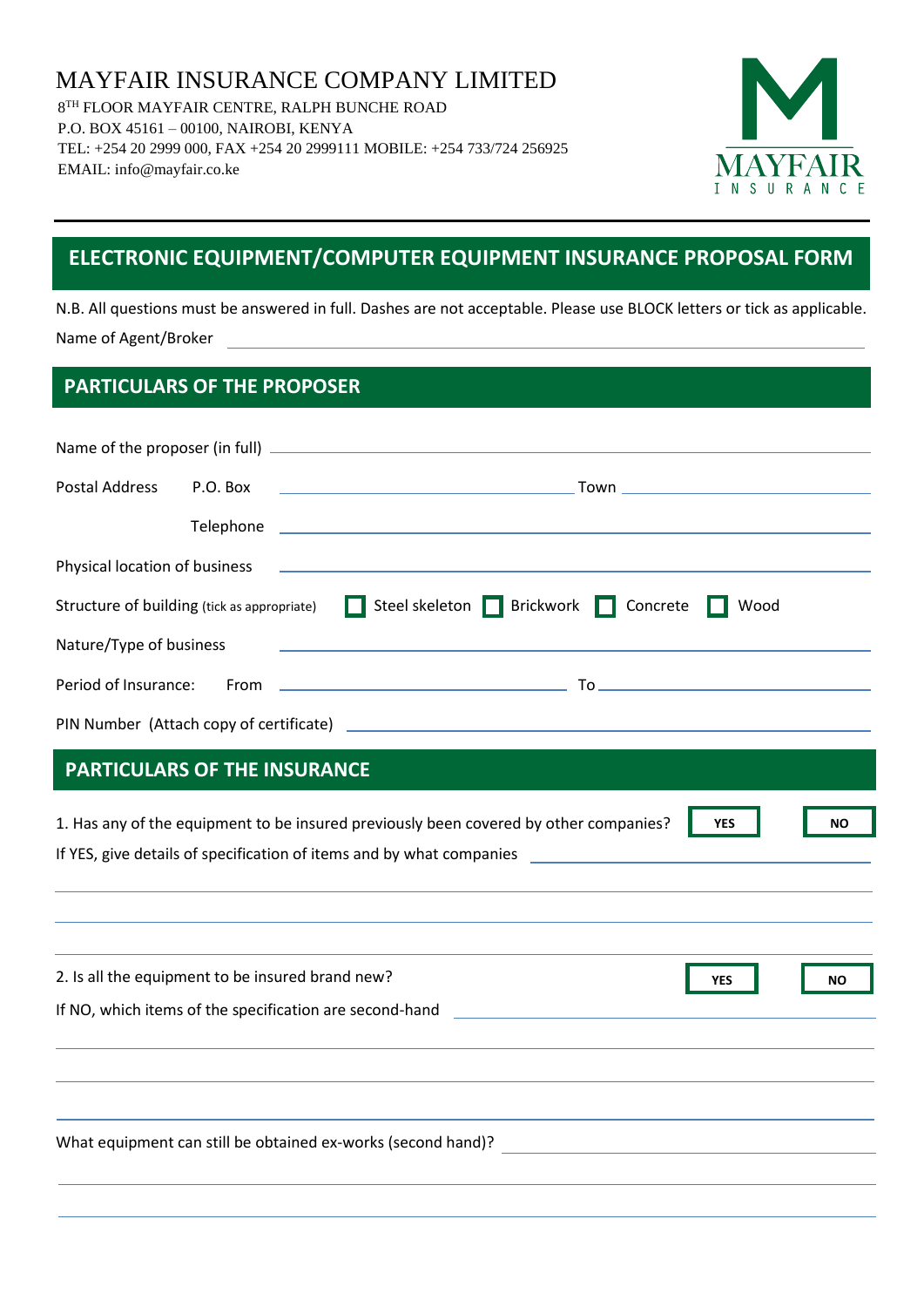| 3. Condition of equipment                        | Is the equipment maintained in accordance with the manufacturer's instructions?                                                                                                                                                |                       | <b>YES</b>                    | NO.       |
|--------------------------------------------------|--------------------------------------------------------------------------------------------------------------------------------------------------------------------------------------------------------------------------------|-----------------------|-------------------------------|-----------|
| 4. Quality of staff                              | Have operators been trained with the manufacturer?                                                                                                                                                                             |                       | <b>YES</b>                    | <b>NO</b> |
| 5. Is there a risk of flood or inundation?       |                                                                                                                                                                                                                                |                       | <b>YES</b>                    | <b>NO</b> |
|                                                  | If YES, what is/are the most likely cause(s) (tick as appropriate)                                                                                                                                                             |                       |                               |           |
| Bodies of water                                  | Torrential rainfall                                                                                                                                                                                                            | Sewer backflow        | Other                         |           |
|                                                  |                                                                                                                                                                                                                                |                       |                               |           |
| 6. Are dangerous materials used in the vicinity? |                                                                                                                                                                                                                                |                       | <b>YES</b>                    | <b>NO</b> |
| If YES, specify (tick as appropriate)            |                                                                                                                                                                                                                                |                       |                               |           |
| Acids                                            | Lyes                                                                                                                                                                                                                           | <b>Test solutions</b> | Prepared or sensitized papers |           |
| Developers                                       | Explosives                                                                                                                                                                                                                     | Isotopes              | Other                         |           |
|                                                  | If Other, give details experience and the state of the state of the state of the state of the state of the state of the state of the state of the state of the state of the state of the state of the state of the state of th |                       |                               |           |
|                                                  |                                                                                                                                                                                                                                |                       |                               |           |
|                                                  |                                                                                                                                                                                                                                |                       |                               |           |

## **DECLARATION**

I/We hereby declare that the statements made by us in this Proposal are to the best of our knowledge and belief, complete and true, and we hereby agree that this Proposal forms the basis and is part of any policy issued in connection with the above risk(s). It is agreed that the Company is liable in accordance with the terms of the policy only and that the Insured will not lodge any other claims of whatever nature. The Company undertakes to deal with this information in strict confidence.

Date of proposal examples a signature and stamp of proposer

**THE LIABILITY OF THE COMPANY DOES NOT COMMENCE UNTIL THE PROPOSAL HAS BEEN ACCEPTED AND THE PREMIUM HAS BEEN PAID**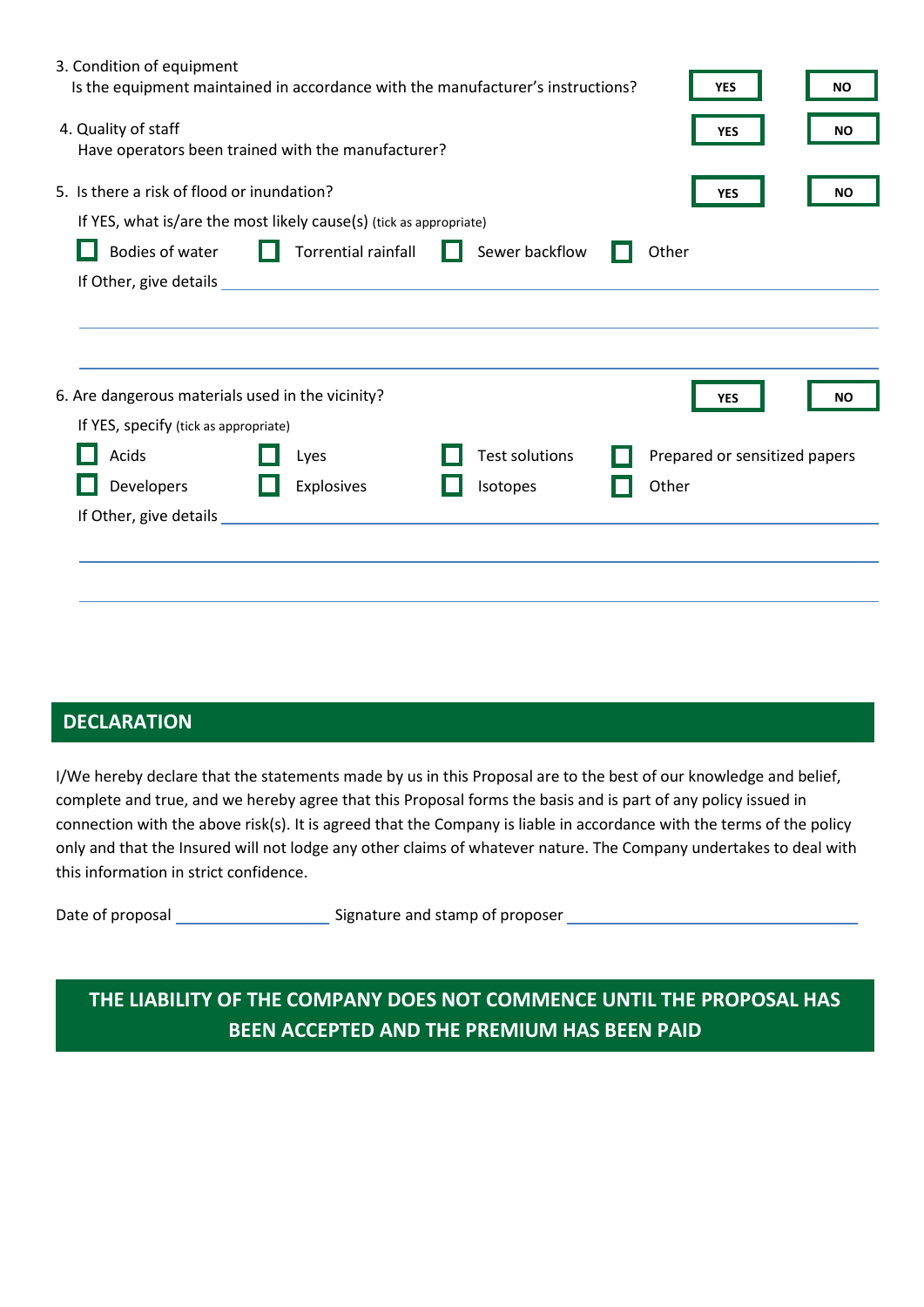|                                      | new equipment of the same kind plus freight charges,<br>State the current cost of replacing the equipment by<br>customs duties, costs of erection, package material<br>Replacement value<br>etc.                                                                                                                                                                                                |       |                                                                                                                                                                                     |
|--------------------------------------|-------------------------------------------------------------------------------------------------------------------------------------------------------------------------------------------------------------------------------------------------------------------------------------------------------------------------------------------------------------------------------------------------|-------|-------------------------------------------------------------------------------------------------------------------------------------------------------------------------------------|
|                                      | $\frac{1}{2}$                                                                                                                                                                                                                                                                                                                                                                                   | TOTAL |                                                                                                                                                                                     |
|                                      | the last three years, which shows any signs of repair, or<br>insured which has had a breakdown or failure during<br>Give particulars of any part of the equipment to be<br>which is exposed to any special risk. In the case of<br>mobile equipment, state means and frequency of<br>State if picture or admitter tubes are built in<br>transport, areas of operation and distances.<br>Remarks |       |                                                                                                                                                                                     |
|                                      | manufacture<br>Year of                                                                                                                                                                                                                                                                                                                                                                          |       | In the case of hired equipment, mark B                                                                                                                                              |
| Specification of items to be insured | Please give full and exact description of all equipment,<br>including name of manufacturer, type, serial number,<br>voltage, power input etc. In the case of outdoor lines,<br>indicate length and method of laying<br>Description of items                                                                                                                                                     |       | * For the insurance of electronic data processing (EDP) equipment, an additional questionnaire for EDP equipment has to be completed.<br>* In the case of bought equipment, mark A; |
|                                      | Item<br>$\frac{1}{2}$                                                                                                                                                                                                                                                                                                                                                                           |       |                                                                                                                                                                                     |